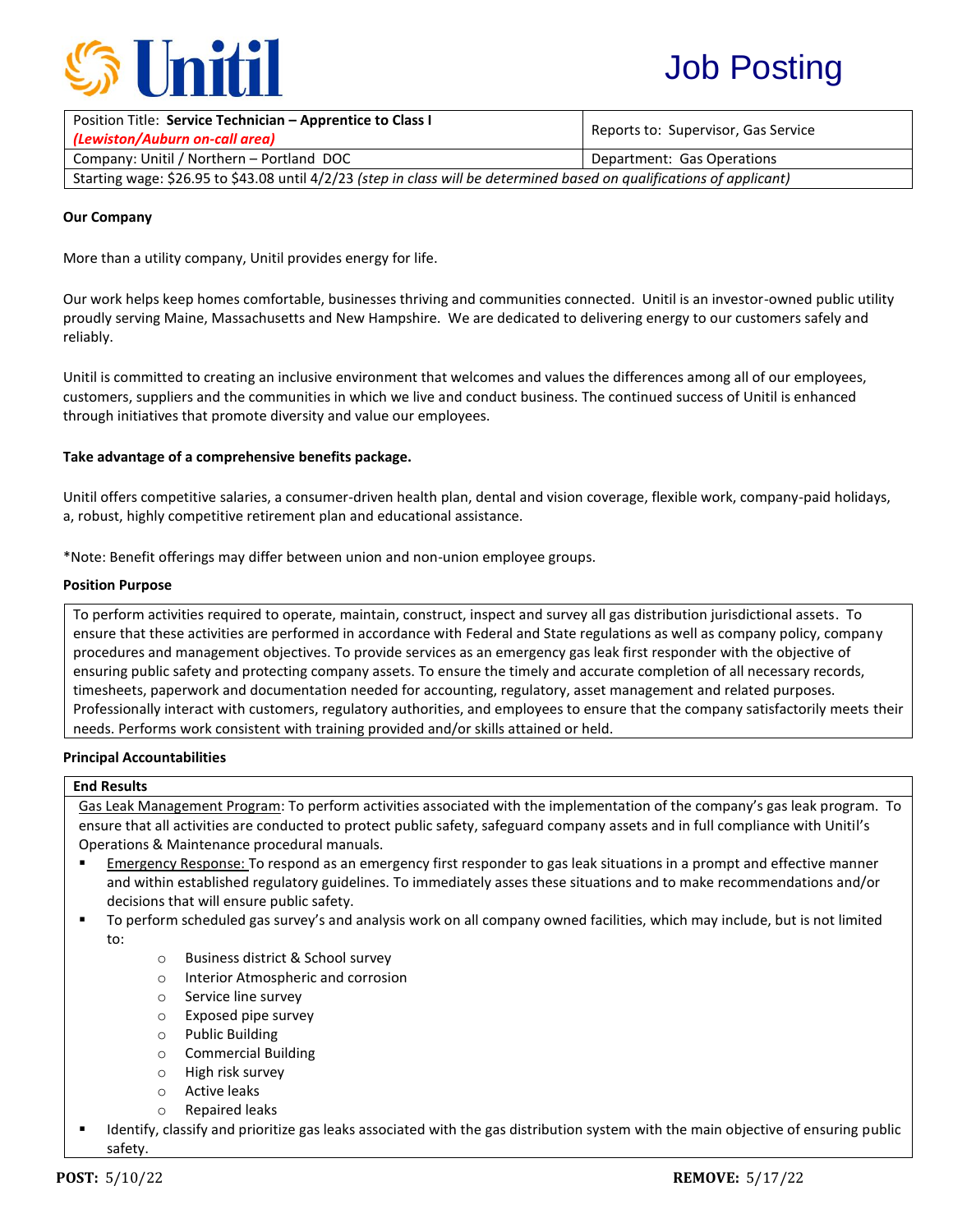

- Prepare construction and maintenance orders as required to complete work activities for the replacement or repair of facilities where gas leaks have been identified.
- To utilize GIS/GPS mapping software and the gas CMS system in the execution of this program.
- To test company owned (CGI) combustible gas indicators and PMD portable methane detectors or other Company approved equipment in accordance with company procedures.
- To properly care for and maintain company equipment such as assigned vehicle, tools, material including the timely completion of records associated with such equipment.
- Checks for proper operation of vehicle and equipment and that adequate materials are available. Detects and reports improper operation, faulty equipment, defective materials and unusual conditions to supervision.

Gas Service: To perform activities associated with the installation, maintenance and inspection of Company meter sets and other jurisdictional assets. To ensure that these activities are conducted in full compliance with Unitil's O&M and other related procedures.

- Meter installs, sets, changes and removes
- **Transfers**
- Turn on and turn off gas meters
- **Turn on and relights of customer appliances**
- **•** Delivers and recovers customer appliances
- Installs and tests gas piping
- Diagnose and perform maintenance on customer's rental gas appliances, which include gas conversion burners and gas water heaters
- **Investigates, locates and repairs or reports odor and carbon monoxide complaints**
- Perform all functions of the gas pipe fitter, which includes: construction and installation of meter fits, gas meters, in to out meter piping, as well as the installation, repair and diagnostics of gas regulators

Assists in and/or performs all duties within job series; works from schedules, work orders, established regulations, and written and/or verbal instruction of the supervisor; develops knowledge of National Fuel Gas Code, Company Standards and the Serviceman's Procedures; executes all forms and reports as required and performs other similar or related duties; performs all duties in a workmanship manner.

Capitalizes on unplanned opportunities and responds to unforeseen situations; undertakes and completes assignments and special projects as assigned by management.

Performs other related duties as assigned in accordance with Agreement.

## **Qualifications/Requirements**

- Possess and maintain a valid Maine State Gas License, or obtain within three years.
- Respond to service calls when on standby as soon as possible, not to exceed 30 minutes from receiving call.
- Possess and retain an unrestricted Vehicle Operator's License.
- Posses and retain DOT medical examiners certificate.
- Have a high school education or equivalent.
- Exercise courtesy and tact in dealing with customers.
- Be in good physical condition; have good appearance and habits.
- Be willing and able to accept shift and emergency assignments, work overtime and standby.
- Must accept Company assigned Service Department standby on a rotational basis.
- Work in all types of weather conditions per collective bargaining agreement.
- Pass DOT Drug Screen if not presently working in a covered position.
- Have the ability and aptitude to perform duties independently in a safe and professional manner.
- Have the ability to maintain/keep required records satisfactorily.
- Be consistently punctual, regular in attendance and have a good safety record.
- Be able to work from heights.
- Must reside within the specified geographic area and respond within 30 minutes to gas leak emergencies, and be available for duties during times of system emergencies.
- Must be able to obtain Operator Qualification (O.Q.) certification based upon the requirements set forth in DOT 49 CFR 192, Subpart N.
- Must have the ability to recognize and react to abnormal operating conditions.